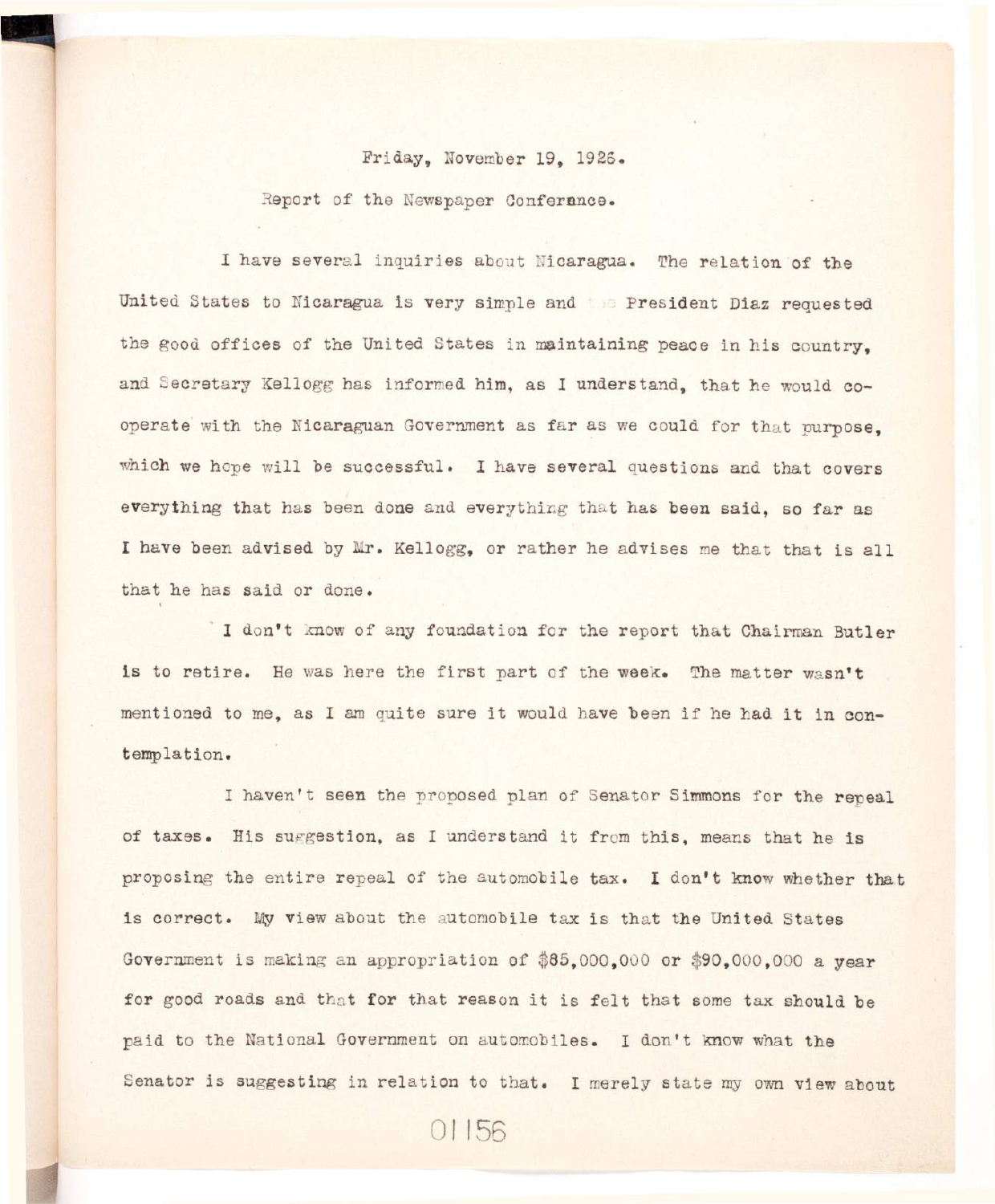it. As I recall, there was a very generous reduction of the automobile tax in the law that we passed this year. As time moves on I think we might reduce thattax further, but it always seemed to me that as long as we were making our contribution from the National Treasury for the building of roads, **especiall y for the benefit of automobile traffic , that automobiles and the allie d industrie s might quite properly make a contribution fo r that purpose**  to the National Treasury and understood that that was the policy of the automobile associations and so represented to me by those who are in charge.

There still seems to be considerable confusion in the public mind **about a reduction of taxes. I thought perhaps I cleared that up at the**  last conference. I was always at a loss to understand how there was a **difference of opinion between Secretary Mellon and myself. We talked the**  matter over together before I made any statement about it and he showed me a statement that he was proposing to put out before he put it out, so while it is possible that we have used different terms to indicate the same thing I am sure we have been in entire agreement as to what possibly could **be done.** 

The Progress that has been made about the selection of a District Commissioner is more or less negligible. Commissioner Rudolph has not resigned as yet, but as I say indicated that he wished to be relieved, but leaving the time of his resignation uncertain. The most of what has been **done has been the process of elimination. Quite a good many names have been** 

01157

 $2.$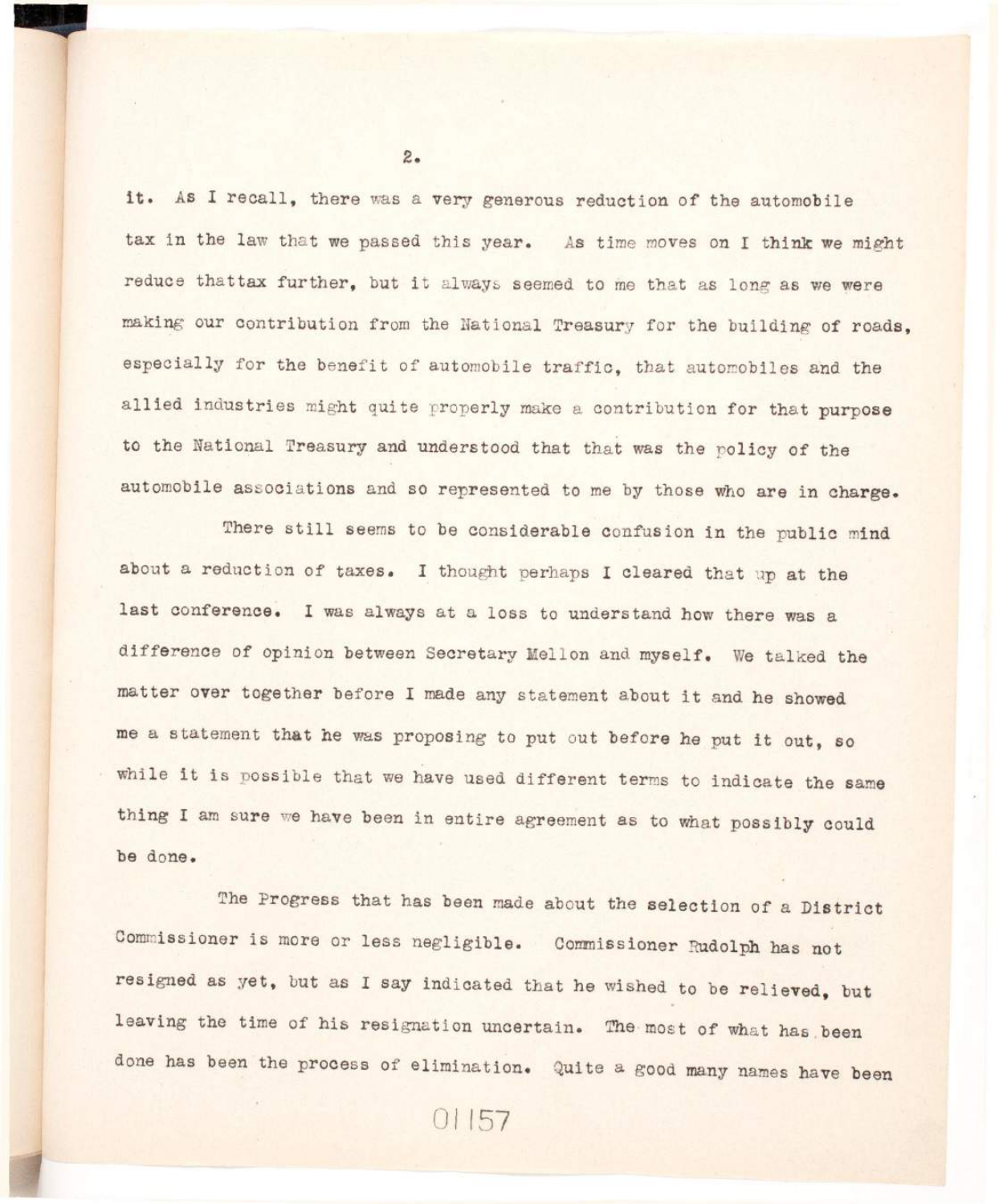suggested and it has been found out that some of those that have been sug**gested are not qualified because they haven't resided in the District long** enough, others have written in to me to say that while they appreciate the expression in the press of their availability for District Commissioner. they would not be willing to accept the position. So that no decision has yet been reached about it. There have been a number of very excellent suggestions, but no final determination upon it.

The report of the Tariff Commission on Methanol, spelled --------I will say for the benefit of the uninformed if there should happen to be any such before me, is still before me for consideration. I always take **those reports and make inquiries from other departments about the condition of the trade, the Commerce Department, and the effect on the Treasury from the Treasury Department, and those inquiries and investigations are under way.** 

**I can see, as I stated some time ago, that there is going to be quite a good deal of pressure during the coming session for the expenditure of public funds. Quite a number of the members of the House and Senate**  that are coming back into town come into my office, a good many of them **bringing some plan that requires an additional expenditure of public money.**  I am still very much in favor of conserving the resources of our Country. I want to make all the expenditures that are reasonably required, but I think the Country will be served best by making those expenditures as

01158

 $3.$